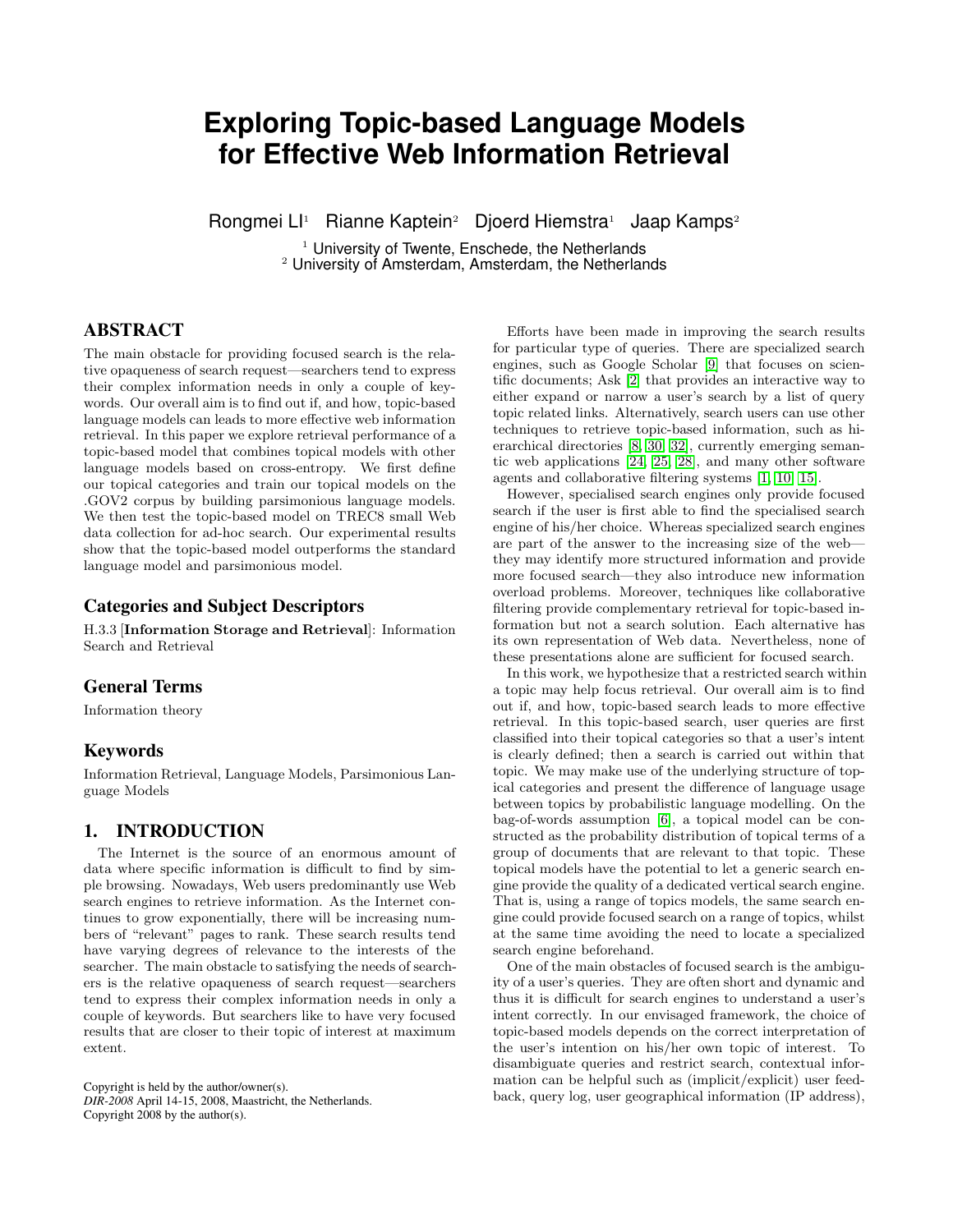previously visited Web pages, previously read and created documents and email [\[4,](#page-5-6) [16,](#page-6-6) [22,](#page-6-7) [26,](#page-6-8) [33\]](#page-6-9). The explicit or interactive user feedback on the topical category is one of the effective ways to reveal latent user intent. To evaluate the utility of such feedback, without having to resort to interactive experiments, we will simulate explicit user feedback with a survey asking test persons to classify retrieval queries into the predefined topical category.

In the rest of the paper, we first briefly introduce some topic-based language models in literature in Section [2.](#page-1-0) In Section [3,](#page-1-1) we present various language models including the topic-based language models. Section [4](#page-2-0) explains our survey on topical categories in detail. We document and discuss our extensive experiments in Section [5.](#page-3-0) Finally, we draw our conclusion in Section [6.](#page-5-7)

## <span id="page-1-0"></span>2. RELATED WORK

In literature, there is a range of studies [\[3,](#page-5-8) [4,](#page-5-6) [21,](#page-6-10) [29,](#page-6-11) [31\]](#page-6-12) on building topic-based language models (LMs) to advance retrieval performance. A closely related approach is clusterbased retrieval where a cluster is a group of documents that are semantically close to each other. At query time, a list of documents will be retrieved based on the clusters that they belong to. Liu and Croft [\[18\]](#page-6-13) re-examined the cluster-based retrieval in their recent work by using the language modelling approach. They first classified documents into clusters and then applied their cluster-based models to rank clusters and retrieve documents in the ranked clusters. Both query dependent and independent clustering algorithms were used. The first model was derived from the normal query likelihood retrieval model. It computed the likelihood of query generation from a cluster. The second model is a mixture of the document model, cluster model, and the collection/background model. Both models can be smoothed by common smoothing techniques.

Azzopardi et al. [\[3\]](#page-5-8) adopted the same premise as [Liu](#page-6-13) [and Croft](#page-6-13) that similar documents will match the same information needs [\[27\]](#page-6-14). They proposed a topic-based LM that utilized an underlying topical structure within documents for better representation of document models. Different from the work of [Liu and Croft,](#page-6-13) they improved the Bayes smoothing method by using a document dependant term prior to smooth the document model. The documentdependent term prior was estimated based on a term distribution over topics and the distribution of topics over a document. In case that a document was about only one topic, their method resulted in cluster-based retrieval.

Wei and Croft [\[29\]](#page-6-11) tried to construct topical models from the Open Directory for ad hoc search recently. In their work, each query was assigned to the "deepest" categories and only the first-level Web pages in a category were used as a topical collection for computing the topical model. Their topical model was estimated by the maximum likelihood estimator and was used for smoothing the query model. The KL-divergence between the modified query model and the document model was then calculated to rank documents. They also investigated two ways to combine topical models with the relevance model at model and query level respectively.

Bai et al. [\[4\]](#page-5-6) proposed a framework based on language modelling approach. It integrated multiple contextual factors with the original query model by linear interpolation. Contextual factors included context around query, context within query, and blind feedback documents. Documents were then ranked by the KL-divergence score between the document model and the integrated query model. They constructed their domain model from context around query. For each domain, the specific part of the domain was extracted from a set of documents by applying the EM-algorithm. Queries were classified into corresponding domains based on their divergence score with domain model. They studied further on using feedback documents in context models.

## <span id="page-1-1"></span>3. LANGUAGE MODELS

The term LM originates from probabilistic models of language generation developed for automatic speech recognition systems in the early 1980s. Since 1998, LMs have had quite an impact on information retrieval (IR), especially text retrieval. It was first introduced by Ponte and Croft [\[20\]](#page-6-15) and later explored in [\[5,](#page-5-9) [11,](#page-5-10) [19,](#page-6-16) [23\]](#page-6-17). It has been shown to perform well empirically [\[33\]](#page-6-9). Besides, the relative simplicity and effectiveness of the language modelling approach, together with the fact that it leverages statistical methods that have been developed in speech recognition and other areas, make it an attractive framework in which to develop new text retrieval methodology [\[33\]](#page-6-9).

An important problem in the language modeling approach is the sparse data problem. It can eliminate a relevant document from a user's consideration due to one missing query term. The fundamental solution to this problem is so-called smoothing technique. Smoothing is the task to assign some non-zero probability to query terms that do not occur in a document. In IR setting, the simplest smoothing is to linearly interpolate the document model with a general collection model [\[5,](#page-5-9) [23\]](#page-6-17). There are other approaches to smoothing language models [\[13\]](#page-5-11), some of which have been suggested for IR as well. For instance, smoothing using the geometric mean and backing-off by Ponte and Croft [\[20\]](#page-6-15); and Dirichlet smoothing and absolute discounting suggested in a study by Zhai and Lafferty [\[33\]](#page-6-9).

## 3.1 Standard Models

A statistical LM is a probabilistic mechanism for explaining the generation of text. It basically defines a distribution over all possible word sequences. For IR a LM is defined for each document as the probability  $P(t_1, t_2, ..., t_n|D)$  of generating a sequence of n query terms  $t_1, ..., t_n$  from a given document. The documents are then ranked by that probability. The document having largest probability is considered most likely relevant to the given query. The standard language modelling approach uses a mixture of the document model  $P(t_i|D)$  with a general collection/background model  $P(t_i|C)$ . The approach needs a parameter lambda  $\lambda$  which is set empirically on some test collection, or alternatively estimated by the EM-algorithm on a test collection. The simplest LM is the unigram LM, which is a word distribution over a natural language. In this paper we employ unigram LMs, whose effectiveness for IR tasks has been demonstrated in the literature [\[12\]](#page-5-12).

$$
P(t_1, ..., t_n | D) = \prod_{i=1}^n (\lambda P(t_i | D) + (1 - \lambda) P(t_i | C)) \qquad (1)
$$

The document model  $P(t_i|D)$  can be estimated in many ways. The simplest method is called maximum likelihood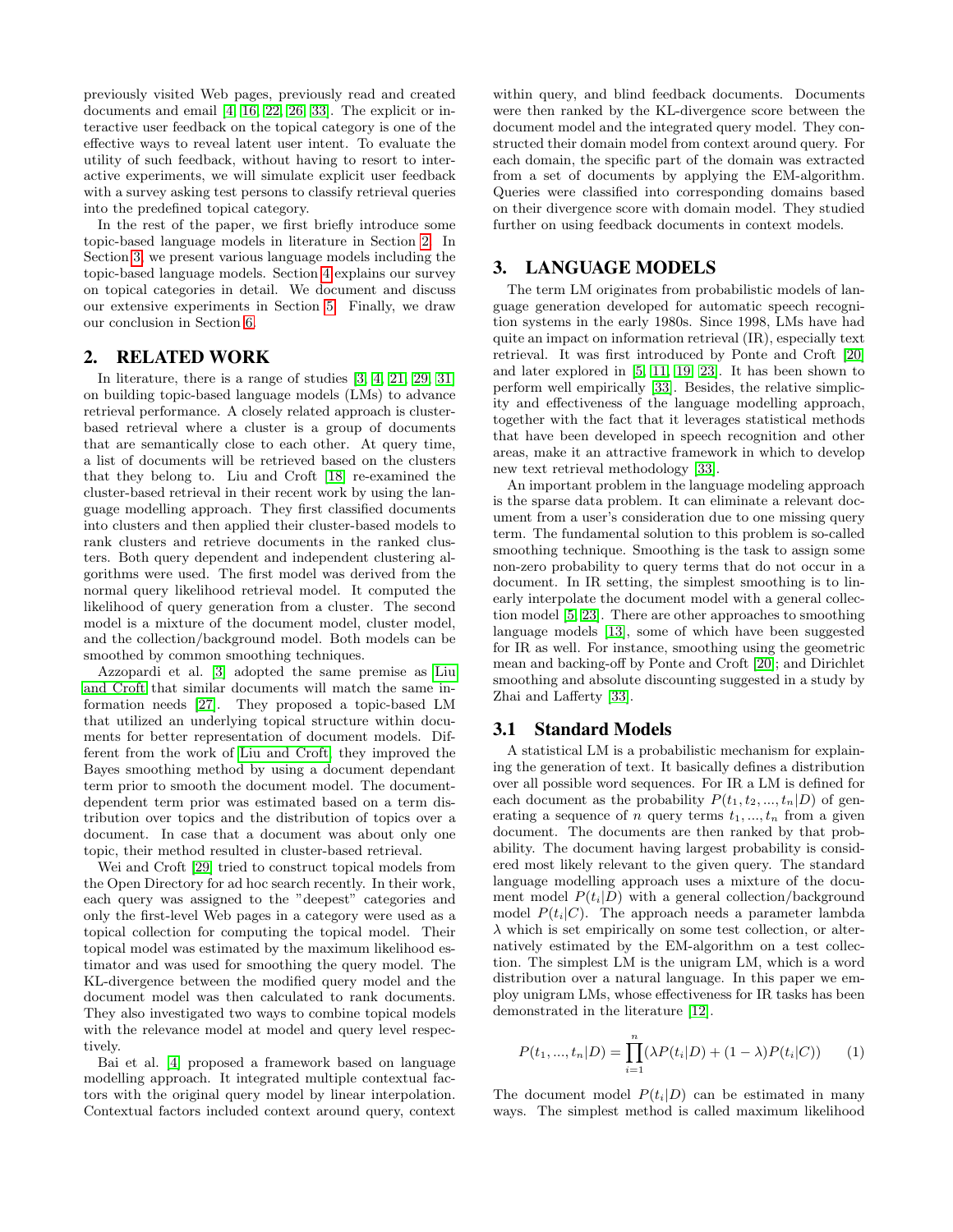estimation that can be computed as follows:

$$
P(t_i|D) = \frac{tf(t_i, D)}{\sum_t tf(t, D)}
$$
\n<sup>(2)</sup>

where  $tf(t_i, D)$  is the number of occurrences of term  $t_i$  in document D. Similarly we can calculate the background model  $P(t_i|C)$  using maximum likelihood estimator:

$$
P(t_i|C) = \frac{cf(t_i)}{\sum_t cf(t)}
$$
\n(3)

where  $cf(t_i)$  is the term frequency in the background collection.

#### 3.2 Parsimonious Models

The standard LM tends to estimate the distribution for every term in a document. For a long document, the model will contain a long list of term probabilities. However, there are many general terms that often appear in every document. They are less discriminative and thus contributes less to distinguish a relevant document from others in regard to a query. To eliminate these terms from models, the so-called parsimonious LM is introduced [\[12\]](#page-5-12). Similar to the standard LM, the parsimonious model ranks documents based the smoothed document model. The difference is this model uses the EM-algorithm to estimate the term distribution in a document. At the expectation step, the expectation score is computed for all terms. The general terms should have smaller expectation score as they have relatively higher probabilities  $P(t|C)$  in the background model. The algorithm uses a fixed value for  $\mu$ . A low value of  $\mu$  adds more weight on the background probability. In this way, we can further reduce the expectation score for the general terms. At the maximization step, the expectation score is normalized and compared to a given threshold. Terms having higher score will be preserved in the pruning process while terms having lower score will be eliminated from the next iteration. Some general terms will not pass the threshold test as their normalized expectation score will be low. This selection process will continue till the maximized term distribution will not change significantly anymore. Getting rid of terms or token that are common in general English, the resulting model thus has fewer terms than the standard model with full text indexing. In another words, the parsimonious model preserves specific terms that appear in a document frequently but relatively less often in the whole collection. This compact representation is very important for modelling data with terabyte scale such as the collection of Web pages on Internet.

E-step: 
$$
e_t = tf(t, D) \cdot \frac{\mu P(t|D)}{\mu P(t|D) + (1 - \mu)P(t|C)}
$$
  
M-step:  $P(t|D) = \frac{e_t}{\sum_t e_t}$ , i.e. normalize the model

This learning process is unsupervised. It requires no information from a user query or relevance judgement.

## 3.3 Topical Models

Each Web page or document may consist of several topics. (citation....) In this work, we assume a single Web page or document has its central topic. This topic is described by the terms with high co-relation. These terms occur more often in the relevant Web pages than the irrelevant Web pages. For instance, Web pages about education will have many more

terms like school, department, courses, and exams than Web pages about other topics do. Web pages about health will contain more terms like disease, treatment, dose and etc. Taking advantage of the similar language usage on a topic, we can easily distinguish the topic of a Web page from that of other Web pages. Consequently we may focus our retrieval result to a user's need better than the standard LMs.

To present a topic precisely, a topical model  $P(t|T)$  can be built on the characteristic topical terms instead of general terms. The topical terms should be highly specific to that topic. In regard to this concern, parsimonious LM can facilitate us to compute topical models using a set of known relevant documents for a topical category. During retrieval, a query topic is classified into the defined topical categories and only the corresponding topical model will be used.

#### 3.4 Combined Topic-based Model

There are many LMs that compute the ranking score for a Web page, such as the standard LM and the parsimonious LM. They only use information of the term distribution in a user query, a document, and a background document collection. The topical model emphasizes more on the typical language usage on a topic. We hope to integrate the additional information to the known models for improving topicbased search. Inspired by the relevance model [\[12,](#page-5-12) [14,](#page-5-13) [16\]](#page-6-6), we can use cross-entropy to measure the information gain between models. The information gain can be calculated by the cross-entropy of document model and query model. The cross-entropy score is high when two models differ from each other. Otherwise, it is low. This divergence computation is not symmetric.

In Web IR, we like to know if the cross-entropy score is low between the model of a Web page and the model of a given query. Naturally the first way is to compute the divergence between an estimated query model  $P'(t_i|Q)$ and an estimated document model  $P'(t_i|D)$ . The document model  $P(t_i|D)$  can be smoothed with the background model  $P(t_i|C)$  to avoid zero-probabilities for terms not occurring in a document. The query model  $P(t_i|Q)$  is expanded with the corresponding topical model  $P(t_i|T)$  to represent the category of the topic of request. The weights ( $\lambda$  and  $\alpha$ ) of interpolation can be estimated empirically. The divergence score is summed up over the whole language vocabulary with length l. A document will have low divergence score when its probability distribution is similar to that of the query. It is thus considered most likely relevant to the given query. This topic-based model is flexible to be extended to other models. When the weight of  $\alpha$  is 1, the model becomes a standard LM.

$$
P'(t_i|D) = \lambda P(t_i|D) + (1 - \lambda)P(t_i|C)
$$
  
\n
$$
P'(t_i|Q) = \alpha P(t_i|Q) + (1 - \alpha)P(t_i|T)
$$
  
\n
$$
score(D) = \sum_{i=1}^{l} [P'(t_i|Q) \cdot log(P'(t_i|D))]
$$
 (4)

#### <span id="page-2-0"></span>4. USER FEEDBACK

It is very important for a search engine to understand a user's interest on topics for focusing search results on topicbased search. In our envisaged framework, retrieval is most accurate when the topic-based model matches a user's topical interest. Using feedback is the natural way to confirm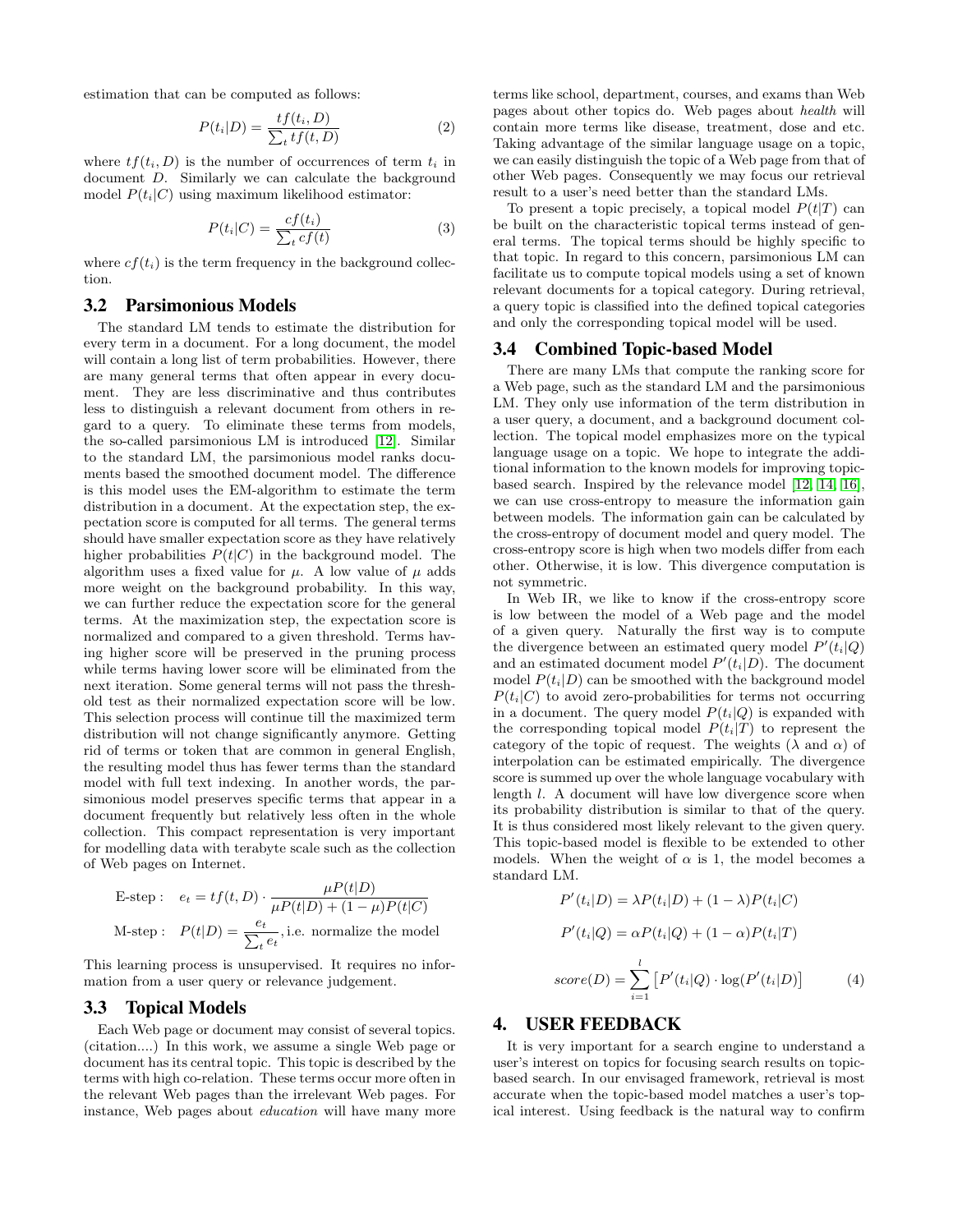<span id="page-3-1"></span>

| Topical Category | $#$ Queries    | $#$ Rel. Pages |
|------------------|----------------|----------------|
| Health           | 13             | 2,261          |
| Animals          | 9              | 1,844          |
| Education        | 4              | 821            |
| Transport        | 4              | 658            |
| Environment      | 3              | 922            |
| $\Gamma$ Career  | 3              | 808            |
| Human rights     | 3              | 248            |
| Art and culture  | $\overline{2}$ | 476            |
| Nuclear energy   |                | 312            |
| Space            |                | 285            |
| Terrorism        |                | 203            |
| Total            | 44             | 8,838          |

Table 1: Training queries and Relevant Web-pages

the understanding of a user's intent. Blind/pseudo feedback that uses the observed documents from the initial search result to build up a topical context has lead to effective IR [\[14,](#page-5-13) [16,](#page-6-6) [33\]](#page-6-9). The direct way to know a user's intention is the user feedback on the defined topical categories. Using this information, the user's interest on a topical category can be decided and hence the topic-based model can be selected for ranking Web pages. The most well-known topical categories are DMOZ [\[8\]](#page-5-2), Yahoo! Directory [\[32\]](#page-6-1), and Wikipedia [\[30\]](#page-6-0). Among them, ODP categories have been used for topicbased modelling [\[7,](#page-5-14) [17,](#page-6-18) [29\]](#page-6-11). In this work, we decide to use our own topical categories that are derived from available data. There are explicit and implicit user feedback. The implicit user feedback can be clicking through a Web link by a Internet user. The explicit user feedback can be simulated by a user survey. In the survey, a group of test persons has to classify the given queries into the predefined topical categories. One query is allowed to be assigned to one or two categories. Test persons must come from diverse knowledge background that has connection with difference of gender, profession, geographical location, and nationality. They are not required to be computer literate or familiar with Web search. We hope the diversity can present the view of the average Internet users on topic categorization.

## <span id="page-3-0"></span>5. EXPERIMENTS

In this section we present detailed information on the user survey of query categorization. It will be used for testing our LMs. We describe our experiments on training topical LMs and testing the standard LM, the parsimonious LM, and the topic-based LM. Comparison among the LMs will be discussed at the end of this section based on the experimental results.

#### 5.1 Training Topical LMs

Our topical LMs are computed on TREC Terabyte Track data, using the .GOV2 collection and the corresponding 700–850 queries. We first defined 12 topical categories including others rather arbitrarily upon informal inspection of the query set, and then assigned the 150 queries into one of them ourselves manually. Our query categorization is presented in Table [1.](#page-3-1) Among 150 queries, there are 46 queries being classified into their categories. The rest 104 queries do not belong to any topical categories and thus are considered as the others category.

#### <span id="page-3-2"></span>Table 2: Examples of Topical Models

| school 58845    |                                | 0.057078 | cancer 59641   |                             | 0.028327 |
|-----------------|--------------------------------|----------|----------------|-----------------------------|----------|
| students 46860  |                                | 0.047065 |                | have 40261                  | 0.004632 |
|                 | that 42252                     | 0.003344 | pharmacy 37979 |                             | 0.018717 |
|                 | with 33955                     | 0.003836 |                | may 37305                   | 0.004732 |
| education 33197 |                                | 0.029556 | board 36771    |                             | 0.014006 |
| program 25379   |                                | 0.017923 | health 36079   |                             | 0.009305 |
|                 | not 23746                      | 0.001185 | shall 32879    |                             | 0.008640 |
| studenx 22752   |                                | 0.022771 |                | it 29912                    | 0.000759 |
| state 21961     |                                | 0.003650 |                | care 29347                  | 0.010954 |
| district 17810  |                                | 0.014852 | patients 27794 |                             | 0.013110 |
| schools 16987   |                                | 0.016637 | which 27505    |                             | 0.001874 |
| programs 15807  |                                | 0.012223 |                | has 26296                   | 0.001942 |
|                 | have 14831                     | 0.000308 | research 25682 |                             | 0.001676 |
| services 13803  |                                | 0.004738 | these 25005    |                             | 0.003302 |
| their 12809     |                                | 0.006870 |                | any 24898                   | 0.002416 |
| gifted 11905    |                                | 0.012500 |                | drug 24828                  | 0.011081 |
|                 | <b>Education Topical Model</b> |          |                | <b>Health Topical Model</b> |          |

After queries are categorized, we can train our topical LMs based on their relevant Web pages. For each topical category, we can find the relevant Web pages from .GOV2 data collection using the TREC relevance judgements. For instance, there is one query belonging to the space category. According to the TREC relevance judgement, we know there are 285 relevant Web pages to this space topical category in .Gov2 collection. Applying the similar method, we can summarize the overall relevant Web pages in Table [1.](#page-3-1) For each topical category, we treat all relevant Web pages on that topic as a single document and calculate the term probability using EM-algorithm as the parsimonious model. The weight  $\mu$  is set at 0.1 and the pruning threshold is 0.0001. In total, we have computed 11 topical models for our defined topical categories. Table [2](#page-3-2) shows the examples of the constructed education and health topical models. For each topical model, the first column lists terms appearing in the relevant Web pages, the second column lists the number of term occurrences, and the last column is the term probability in the relevant collection. The education topical model contains education related terms such as school, students, education, program, and etc. These terms have higher occurrences and probabilities than other terms. From the content of the topical model (see Table [2\)](#page-3-2), we can easily distinguish the education topic from the health topic.

#### 5.2 Survey

To test our topic-based model, we need testing queries that have clear and well defined topic. In reality, this is usually obtained by explicit user feedback. In our lab setting, we simplify this process by manually classifying queries into our own topical categories. To accomplish this, a user survey is conducted on the queries 401–450 of the TREC-8 Web data collection. The queries contain three fields, namely title, description, and narrative. The title has 2.5 terms on average. The description contains a complete sentence stating the topic of a query. The narrative gives a paragraph information about relevant and/or irrelevant context for the topic. We have 12 categories that are defined at the training stage of topical LMs, namely: health, animals, education, transport, environment, career, human rights, art and culture, nuclear energy, space, terrorism, and others. A group of test persons has to assign each of the 50 queries into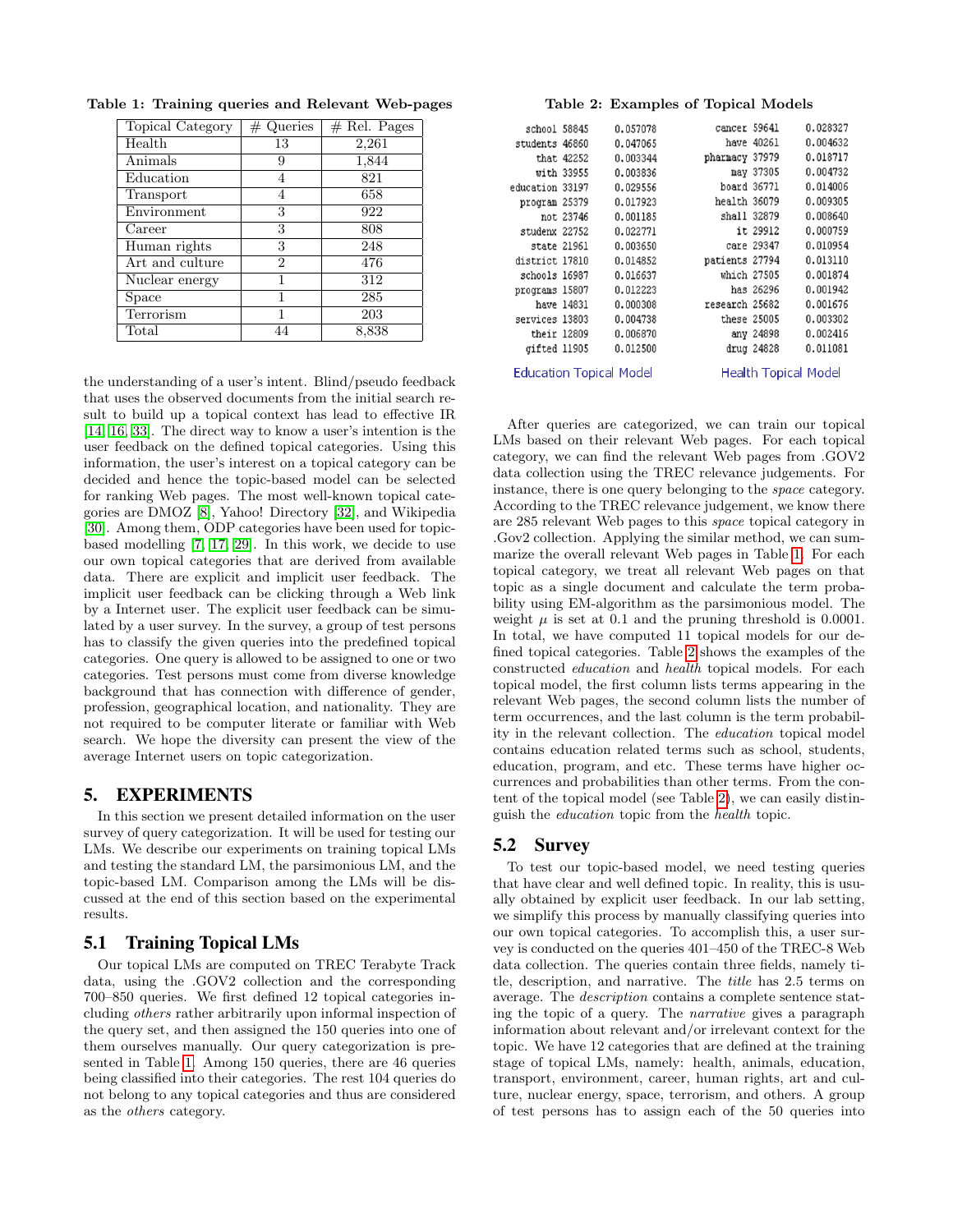| Topical Category | $\#$ Queries | % Average Votes |
|------------------|--------------|-----------------|
| Health           |              | 0.88            |
| Animals          | 3            | 0.67            |
| Art and culture  | 5            | 0.52            |
| Environmen       | 5            | 0.75            |
| Transport        | 8            | 0.58            |
| Human rights     | 2            | 0.56            |
| Space            | 1            | 0.47            |
| Education        | 1            | 0.64            |
| Terrorism        |              | 0.59            |
| Others           | 16           | 0.60            |
| $_{\rm Total}$   | 50           |                 |

<span id="page-4-0"></span>Table 3: Testing Queries and Categories

one or two categories manually. The test persons are people with and/or without knowledge of information retrieval. The survey is distributed on Internet and survey results are collected by email. We summarize the received categorizations in Table [3](#page-4-0) based on the following rules for the query classification:

- For each respondent, if a query is assigned to both others and another category, the query is considered to be in the latter category only. If a query is only assigned to others category, the query has the category of others.
- Overall, a query is considered to be of the most frequently assigned category. If there is a tie between at least two categories, which are not others, the query is randomly assigned to one of them.

We can view an assigned topical category, as a "vote" by the test person that this query belongs to this category. For each query, the percentage vote is computed as the fraction of votes for a category and the total number of votes for that topic. The largest percentage vote is the category for that query. When the percentage vote is tied between others and another category, we choose the latter category for the concerned query. For other kinds of ties, we break them by random choice. The average percentage votes are the average value of the percentage votes of all queries in that category. The categorization summary (see Table [3\)](#page-4-0) shows that only 10 out of 12 topical categories have assigned queries and only 34 out of 50 queries can be classified into a category other than others. Excluding the others category, there are 9 categories that we can use for testing our topic-based LMs in later subsections. The larger the average percentage vote, more test persons agree on that categorization on average. It therefore indicates the confidence on that categorization. The health category wins the most agreement while the *space* is the least confident categorization.

#### 5.3 Testing LMs

We test our LMs on TREC-8 ad hoc small Web data collection. This collection contains 247,491 Web pages extracted from 969 different Web domains. For the queries 401-450, there are 2,279 relevant Web pages in total. Only title terms are used in our query model. Their average length is 2.5 terms. TREC evaluation program (trec eval) is used to compute performance metrics for each query and the overall average performance. Three measures are taken into

<span id="page-4-1"></span>Table 5: Summary of LM Performance on Average

| $#$ queries | metric | run 1  | run 2  | run 3  | run 4  |
|-------------|--------|--------|--------|--------|--------|
|             | p@10   | 0.3941 | 0.4882 | 0.4500 | 0.4824 |
| 34          | map    | 0.2456 | 0.2978 | 0.2578 | 0.2789 |
|             | bpref  | 0.2602 | 0.2956 | 0.2707 | 0.2805 |
|             | p@10   | 0.3640 | 0.4280 | 0.4040 | 0.4260 |
| 50          | map    | 0.2331 | 0.2686 | 0.2428 | 0.2571 |
|             | bpref  | 0.2481 | 0.2722 | 0.2571 | 0.2637 |

account, namely Mean Average Precision (MAP), Binary PREFerence (BPREF), and Precision at rank 10 (P@10). To compare the retrieval performance, we implement the following models and present the best results as follows:

- Run 1: standard LM with  $\lambda = 0.9$
- Run 2: standard LM with  $\lambda = 0.9 +$  topic-based LM with  $\lambda = 0.9$  and  $\alpha = 0.4$  (equation 4)
- Run 3: parsimonious LM with  $\lambda = 0.9$
- Run 4: parsimonious LM with  $\lambda = 0.9 +$  topic-based LM with  $\lambda = 0.9$  and  $\alpha = 0.4$  (equation 4)

In the experiments of standard LM (run 1) and parsimonious LM (run 3), we compute the ranking score for all Web pages. In the experiments of the topic-based LMs, we take the top 1,000 Web pages in the ranking list of the standard LM and parsimonious LM respectively and re-rank them by computing the divergence score based on two different topic-based model respectively. We assume that these top 1,000 pages retrieved by the basic models contain all, or at least a large fraction of, the relevant pages. This choice will save computation cost without losing the generality of performance for the topic-based LM that does improve the retrieval effectiveness. The topic-based models use 9 out of 13 trained topical models as only 34 test queries are able to be classified into 9 topical categories (excluding others). For each of the 34 categorized queries, a corresponding topical model is chosen manually for computing the ranking score.

We summarize the main performance of the 4 runs in Table [4](#page-5-15) and Table [5.](#page-4-1) The breakdown over topic categories in Table [4](#page-5-15) shows that the standard LM + topic-based LM (run 2) outperforms the standard LM (run 1) in terms of P@10, MAP, and BPREF except education and terrorism. On average of 34 classified queries, the standard  $LM +$ topic-based LM gains 23.9%, 21.3%, and 13.6% improvement in terms of P@10, MAP, and BPREF over the standard LM respectively. The parsimonious LM + topic-based LM (run 4) is more accurate than the original parsimonious model (run 3) for 6 topical categories. The exceptions are human rights, education, and terrorism.

The overall performance is shown in Table [5.](#page-4-1) On average of 34 classified queries, the parsimonious  $LM + \text{topic-based}$ LM gains 7.2%, 8.2%, and 3.6% improvement in P@10, MAP, and BPREF over the parsimonious LM respectively. Using the standard LM and the parsimonious LM to compute the ranking score for the rest of 16 queries in others category, we can have an overview of the average performance for all 50 queries in TREC-8 Web data collection. On average for all, the topic-based models are more effective than either the standard or the parsimonious model alone.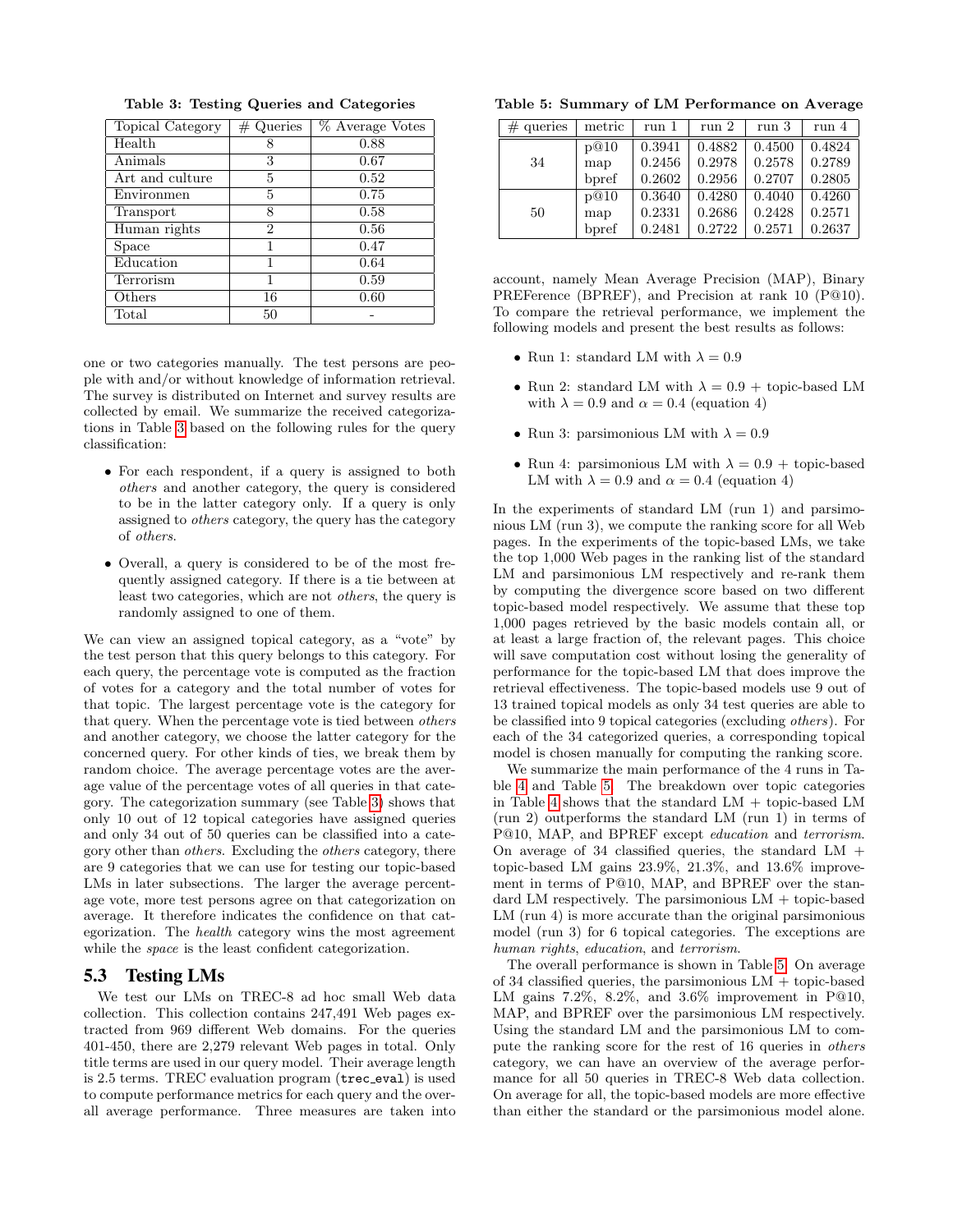| run              | metric       | health | animal   | art and culture | environment | transport | human rights | space  | education | terrorism |
|------------------|--------------|--------|----------|-----------------|-------------|-----------|--------------|--------|-----------|-----------|
|                  | $\#$ queries | 8      | $\Omega$ | Ð               | ð           | 8         | റ            |        |           |           |
| run 1            | p@10         | 0.3875 | 0.3667   | 0.4200          | 0.5000      | 0.3875    | 0.4500       | 0.0000 | 0.1000    | 0.5000    |
|                  | map          | 0.3215 | 0.2558   | 0.1548          | 0.2978      | 0.2679    | 0.1399       | 0.0069 | 0.1550    | 0.3013    |
|                  | bpref        | 0.3233 | 0.2277   | 0.1876          | 0.3339      | 0.2862    | 0.1367       | 0.0150 | 0.0282    | 0.3653    |
| run <sub>2</sub> | p@10         | 0.6000 | 0.4333   | 0.5000          | 0.6200      | 0.4000    | 0.4500       | 0.2000 | 0.0000    | 0.6000    |
|                  | map          | 0.3965 | 0.2714   | 0.2169          | 0.3887      | 0.2911    | 0.2247       | 0.0414 | 0.0156    | 0.2756    |
|                  | bpref        | 0.3784 | 0.2400   | 0.2239          | 0.3789      | 0.3057    | 0.1965       | 0.0673 | 0.0368    | 0.3480    |
| run 3            | p@10         | 0.5125 | 0.3667   | 0.5200          | 0.5000      | 0.4000    | 0.5500       | 0.0000 | 0.1000    | 0.6000    |
|                  | map          | 0.3543 | 0.2547   | 0.1850          | 0.3079      | 0.2619    | 0.1387       | 0.0066 | 0.0142    | 0.3093    |
|                  | bpref        | 0.3546 | 0.2368   | 0.1971          | 0.3542      | 0.2709    | 0.1560       | 0.0102 | 0.0394    | 0.3714    |
| run 4            | p@10         | 0.6000 | 0.3667   | 0.5600          | 0.6200      | 0.4000    | 0.4000       | 0.0000 | 0.0000    | 0.6000    |
|                  | map          | 0.3853 | 0.2564   | 0.2063          | 0.3727      | 0.2654    | 0.1390       | 0.0205 | 0.0113    | 0.3022    |
|                  | bpref        | 0.3716 | 0.2374   | 0.2071          | 0.3858      | 0.2706    | 0.1442       | 0.0367 | 0.0342    | 0.3631    |

<span id="page-5-15"></span>Table 4: Summary of LM Performance per Topical Category

For the same runs, the additional others queries are mitigating the effect of the topics models. In run 2, the overall performance still increases with 17.6%, 15.2%, and 9.7% in terms of P@10, MAP, and BPREF. In run 4, the increase in performance is  $5.4\%$ ,  $5.9\%$ , and  $2.6\%$  in terms of P@10, MAP, and BPREF. The performance can plausibly be further improved by using additional topical models for these others queries based on the IR performance by individual category (see Table [4\)](#page-5-15).

Topical category wise, the topic-based models are not superior to other models in case of the education topic. This category has only one query that has the title field of inventions and scientific discoveries. Our definition to this topic is related to school, education, programs, classes, exams, etc. It is obvious that search users have different understanding on this concept or notion. Therefore, the education topical model differs a lot from the test education topic. As a result, it is not surprising that there is no improvement on IR performance for this topical category. In addition to the mismatching between topic and topical models, our topical models have inherent problem that they are trained on a small number of queries (at most 13 in case of *health* topic). The quality of a topical model depends heavily on the distribution of the training queries on its topical space. The larger coverage of the training queries in the topical space, higher quality the topical model can be trained. Our promising results indicate our topical models have fine coverage over their topical space.

### <span id="page-5-7"></span>6. CONCLUSIONS

This paper explores the possibility of using topical models for better Web IR. We present a topic-based model that combines topical models and other language models using cross-entropy. The empirical results show that the performance of the topic-based model can be superior to the standard LMs and the parsimonious LMs on average.

We are currently extending our research in various directions. First, we are including the use of well-known external topical categories (for instance, ODP categories). Second, we are experimenting with the automatic query classification, instead of explicit user feedback, and compare its effectiveness with standard pseudo-relevance feedback. Third, we are incorporating the classification probability into the model, and thereby allowing multiple-topic classifications of the same Web page.

#### Acknowledgments

This work is sponsored by the Netherlands Organization for Scientific Research (NWO), under project number 612-066- 513.

# 7. REFERENCES

- <span id="page-5-3"></span>[1] Amazon, 2008. <http://amazon.com/>.
- <span id="page-5-1"></span>[2] Ask. The other search engine, 2008. <http://ask.com/>.
- <span id="page-5-8"></span>[3] L. Azzopardi, M. Girolami, and C. van Rijsbergen. Topic based language models for ad hoc information retrieval. In IJCNN '04: Proceedings of the international joint conference on neural networks, pages 3281–3286. IEEE, 2004.
- <span id="page-5-6"></span>[4] J. Bai, J.-Y. Nie, G. Cao, and H. Bouchard. Using query contexts in information retrieval. In SIGIR '07: Proceedings of the 30th annual international ACM SIGIR conference on Research and development in information retrieval, pages 15–22, New York, NY, USA, 2007. ACM.
- <span id="page-5-9"></span>[5] A. Berger and J. Lafferty. Information retrieval as statistical translation. In SIGIR '99: Proceedings of the 22nd annual international ACM SIGIR conference on Research and development in information retrieval, pages 222–229, New York, NY, USA, 1999. ACM.
- <span id="page-5-5"></span>[6] D. M. Blei, A. Y. Ng, and M. I. Jordan. Latent dirichlet allocation. J. Mach. Learn. Res., 3:993–1022, 2003. ISSN 1533-7928.
- <span id="page-5-14"></span>[7] P. A. Chirita, W. Nejdl, R. Paiu, and C. Kohlschütter. Using odp metadata to personalize search. In SIGIR '05: Proceedings of the 28th annual international ACM SIGIR conference on Research and development in information retrieval, pages 178–185, New York, NY, USA, 2005. ACM.
- <span id="page-5-2"></span>[8] DMOZ. Open directory project, 2008. <http://dmoz.org/>.
- <span id="page-5-0"></span>[9] Google Scholar. Standing on the schoulders of giants, 2008. <http://scholar.google.com/>.
- <span id="page-5-4"></span>[10] Half, 2008. <http://half.ebay.com/>.
- <span id="page-5-10"></span>[11] D. Hiemstra and W. Kraaij. Twenty-one at trec7: Ad-hoc and cross-language track. In Text REtrieval Conference, pages 174–185, 1998.
- <span id="page-5-12"></span>[12] D. Hiemstra, S. Robertson, and H. Zaragoza. Parsimonious language models for information retrieval. In SIGIR '04: Proceedings of the 27th annual international ACM SIGIR conference on Research and development in information retrieval, pages 178–185, Sheffield, United Kingdom, 2004. ACM.
- <span id="page-5-11"></span>[13] F. Jelinek. Statistical methods for speech recognition. MIT Press, Cambridge, MA, USA, 1997.
- <span id="page-5-13"></span>[14] J. Lafferty and C. Zhai. Document language models, query models, and risk minimization for information retrieval. In SIGIR '01: Proceedings of the 24th annual international